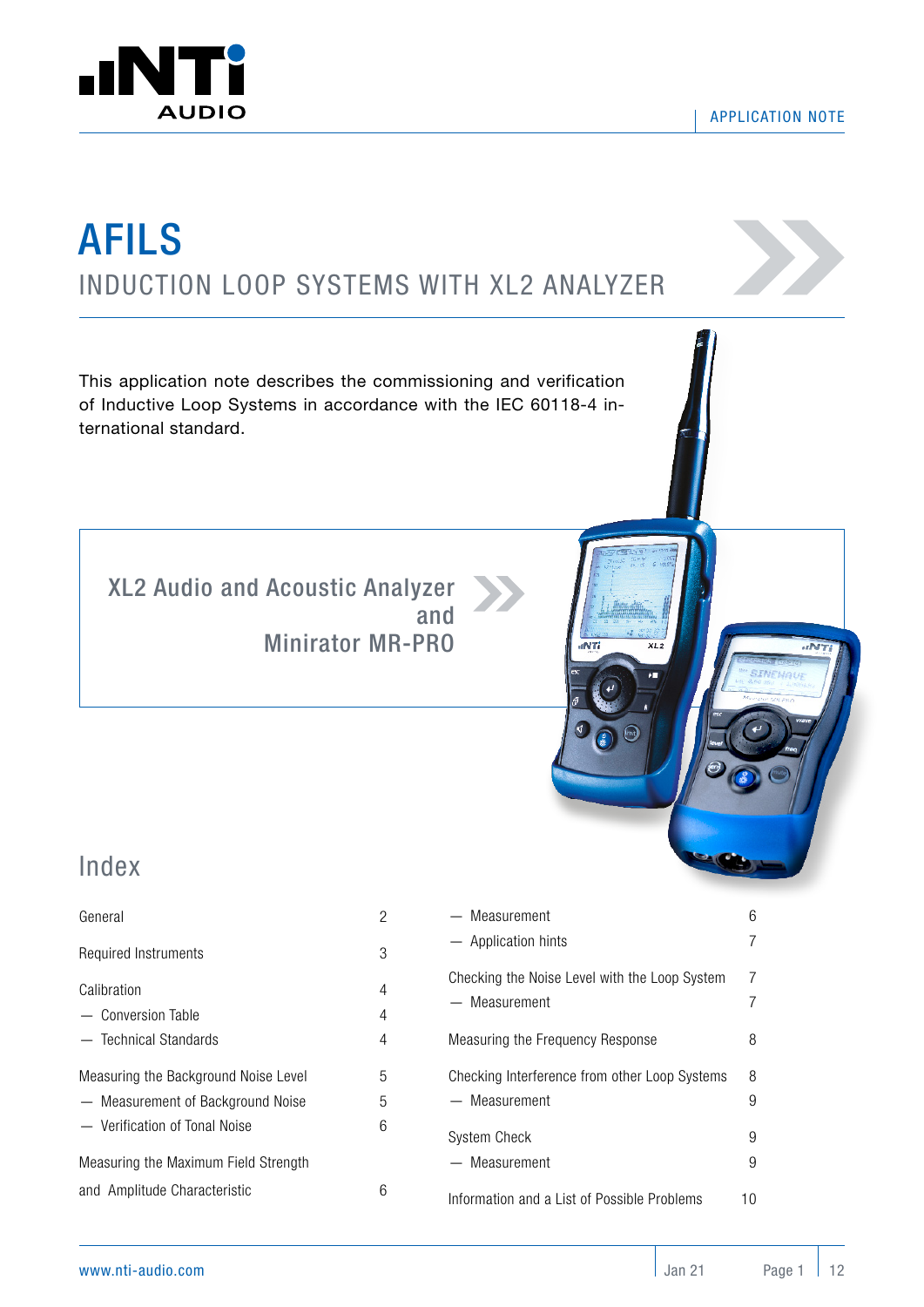<span id="page-1-0"></span>

### **General**

Audio-frequency induction loop systems (AFILS) improve the speech intelligibility for hearing aid users. The acoustic signal measured by a microphone is converted into a magnetic field, which is then converted back by the T-coil in the user's hearing aid. This reduces listening problems for sound sources at a distance, such as with a person speaking from behind a protective window or in an environment with background noise.

Vocal communication with a person wearing a hearing aid can be rather poor if background noise and reverberation masks the speech. Wearing a hearing aid also reduces the directional hearing ability of the person. Communication is much easier at shorter acoustic distances.

An inductive loop system enables hearing aid users to understand the spoken messages. The inductive loop system provides a magnetic field, which has to correspond to the specifications. The XL2 Audio and Acoustic Analyzer together with an induction loop sensor measures these magnetic fields very accurately and confirms that the specifications are adhered to.

Induction loop systems are widely installed in churches, theatres and cinemas, for the benefit of hearing-impaired people. The use of induction loop systems has also been extended too many further applications, such as ticket offices, bank counters, drive-through services or elevators.

The following method provides repeatable and accurate results for most of the specialized amplification systems on the market. Other methods have been suggested, some using exotic test signals such as artificial speech, but obtaining accurate results has proven difficult.



Int. Symbol for Induction Loop Systems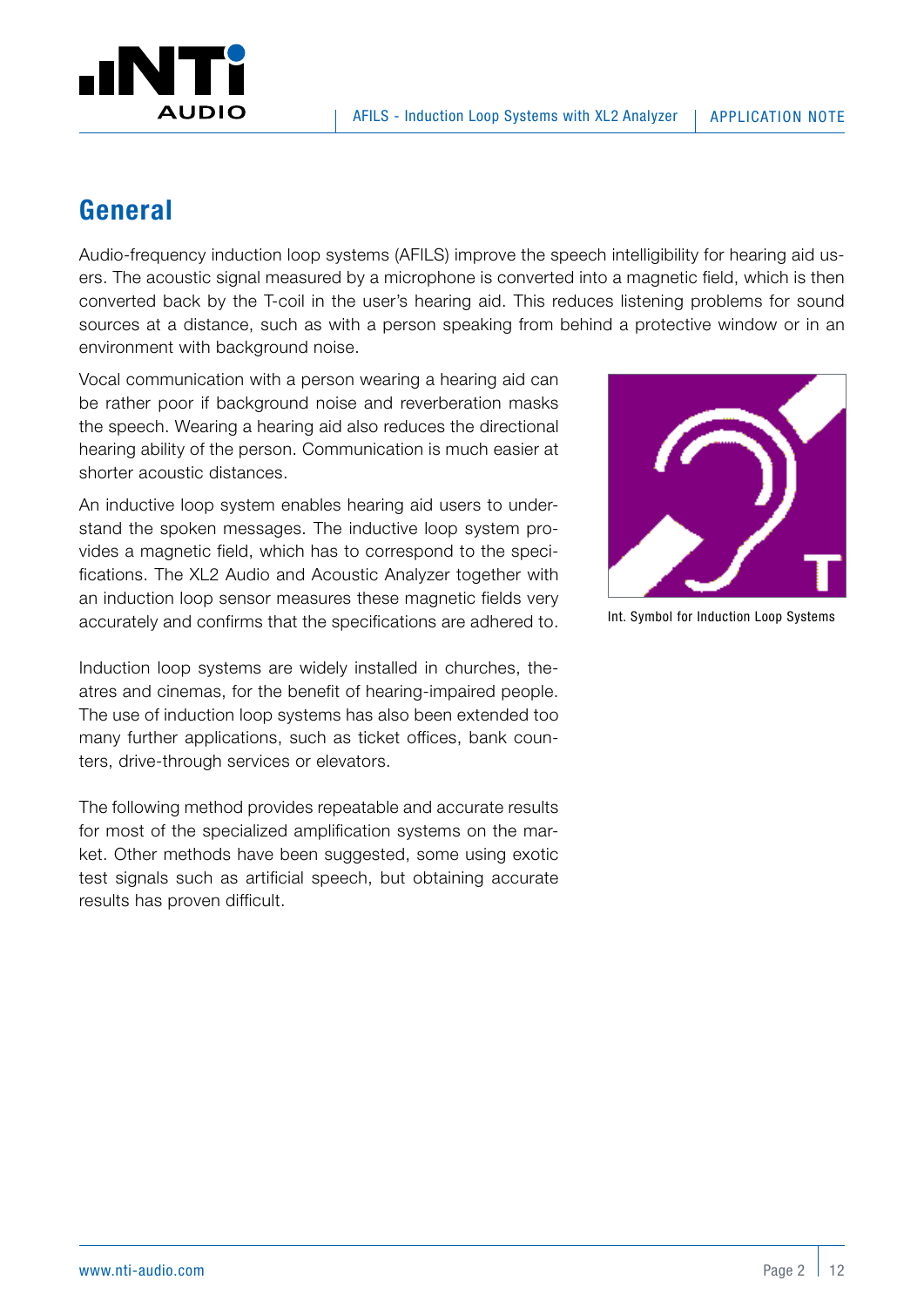

### **Required Instruments**

In order to measure inductive loop systems the following equipment is required:

- NTi Audio XL2 Audio and Acoustic Analyzer with firmware V2.60 or higher.
- NTi Audio Minirator MR-PRO signal generator with suitable audio cables to insert test signals into the induction loop system.
- Calibrated receiver for inductive loop systems with a flat frequency response, such as the Ampetronic CMR3, input sensitivity: 0 dBu RMS = 400 mA/m, the A-weighting filter of the CMR3 should be switched off, see [www.ampetronic.co.uk.](http://www.ampetronic.co.uk)
- Induction receivers for detecting artifacts in the system. These receivers are available from various suppliers, e.g. ILR3 of [www.ampetronic.co.uk.](http://www.ampetronic.co.uk)



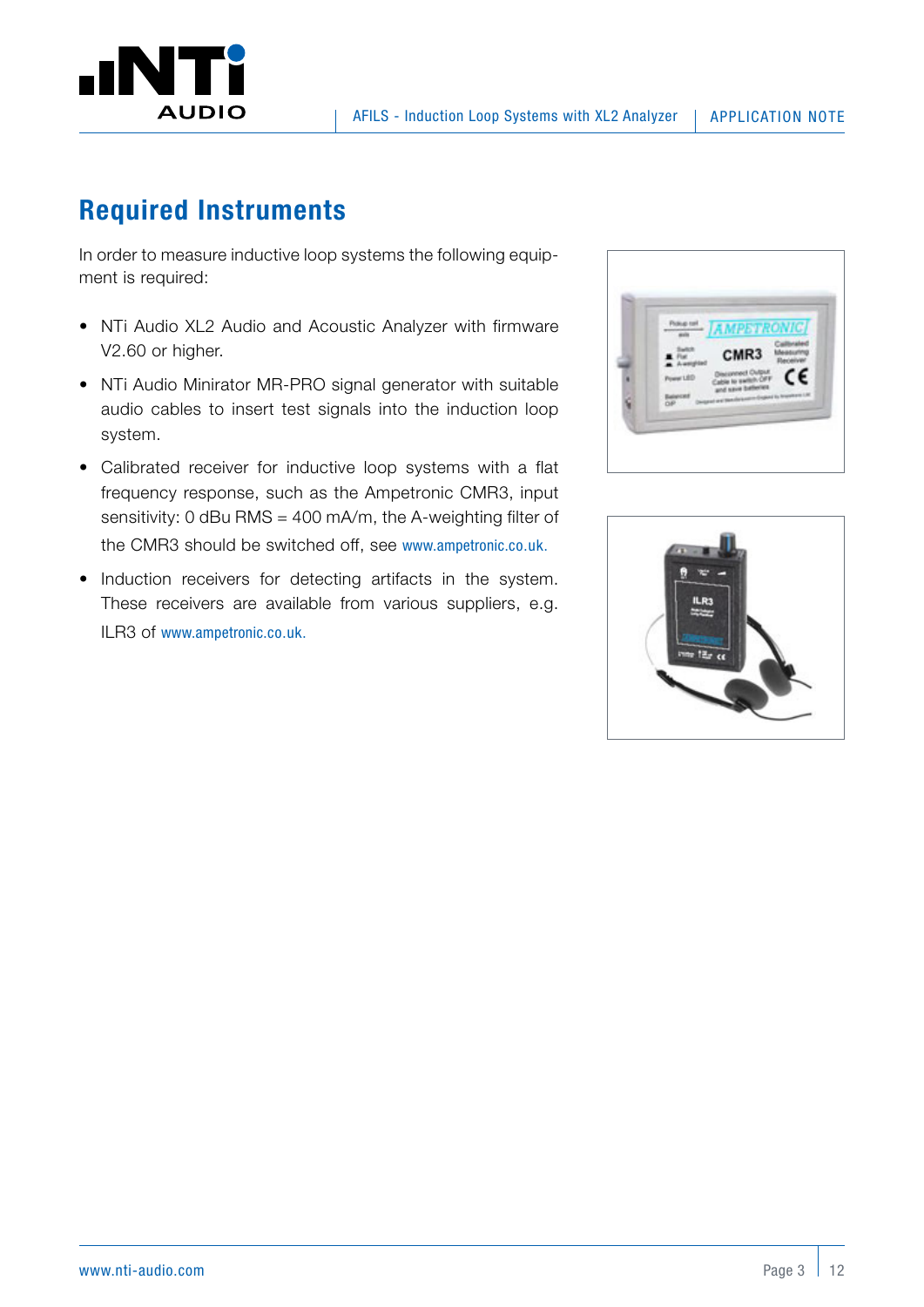<span id="page-3-0"></span>

### **Calibration**

The reference magnetic field strength level of 0 dB is 400 mA/m. The XL2 Audio and Acoustic Analyzer displays the reference field strength of 400 mA/m with the RMS/THD function as 0 dBu.

#### Church with AFILS system installed

#### CONVERSION TABLE:

| Field strength    | Level dB | <b>Level RMS</b> |
|-------------------|----------|------------------|
| 400 mA/m          | $0$ dB   | 0 dBu            |
| 100 mA/m          | $-12$ dB | $-12$ dBu        |
| $32 \text{ mA/m}$ | $-22$ dB | $-22$ dBu        |
| $1.8$ mA/m        | -47 dB   | -47 dBu          |

### TECHNICAL STANDARDS:

The international standard IEC 60118-4 (also known as SN, EN or BS 60118-4) specifies the following requirements (all referred to 400 mA/m):

- Average Field Strength:  $-12$  dBu  $+/- 3$  dB  $(= 100$ mA/m)
- Maximum Field Strength: 0 dBu (= 400 mA/m)
- Frequency Response: 100 5000 Hz, +/- 3 dB
- Background Noise Level: -22 dBu, A-weighted

These specifications relate to the vertical component of the magnetic field. The T-coil in hearing aids is usually mounted vertically. Not all hearing aids comply with this standard which can cause complaints about loop systems. Exceptions must be made in certain situations where the head of the listener is not vertical (places of worship, hospitals and recovery areas as people may be kneeling or recumbent).

The area covered by the induction loop system is defined as the area where all the above specifications are met. All measurements should be repeated at a randomly-distributed selection of points. The measurement height should be 1.2 m in



AFILS main control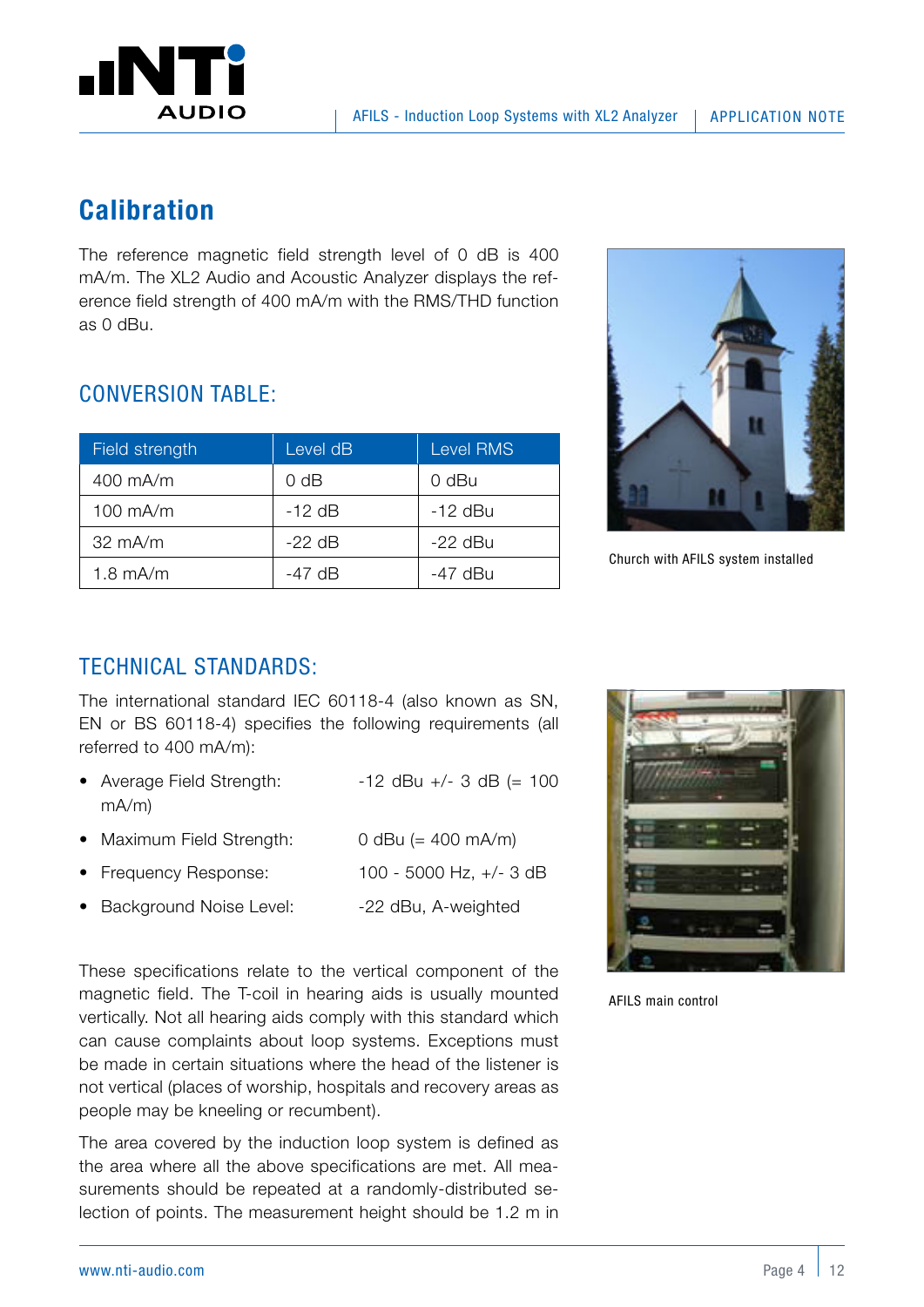<span id="page-4-0"></span>

seating areas and 1.7 m in standing areas. In special cases it may be necessary to use different heights depending on the audience. The loop receiver should always be held in order to measure the vertical component of the magnetic field, e.g. with the CMR3 receiver the long axis of the device needs to be vertically orientated.

### **Measuring the Background Noise Level (IEC 60118-4, chapter 4.2)**

The background noise level has to be measured prior to planning the loop system for a room. In rooms with a high level of magnetic noise it may not be possible to fit an inductive system. In this case the use of other systems such as FM or infrared should be discussed with the hearing impaired. Ideally, the reference signal-to-noise ratio difference between the reference magnetic field strength level and the A-weighted magnetic background noise level should be minimum of 22 dB; best greater than 47 dB.

#### MEASUREMENT OF BACKGROUND NOISE:

- Switch off the induction loop system.
- Connect the loop receiver to the XL2 Audio and Acoustic Analyzer and select the RMS/THD function with A-Weighting filter.
- Ensure that the 48V phantom power is switched off, as this may reduce your measurement accuracy. In case you use a sensor with automated sensor detection, then ASD will be displayed in the top menu line. In this case the phantom power is automatically switched off when the induction loop sensor is connected.
- Carry out the measurement at different representative positions. The magnetic noise level should be at least lower than -22 dBu.
- Repeat the measurements with any electrical equipment in the room (especially floor heating and lighting in the on and off position. If the lighting can be dimmed, the measurement needs to be repeated with various positions of the dimmer circuits.



XL2 Screenshot Level RMS



XL2 Screenshot RTA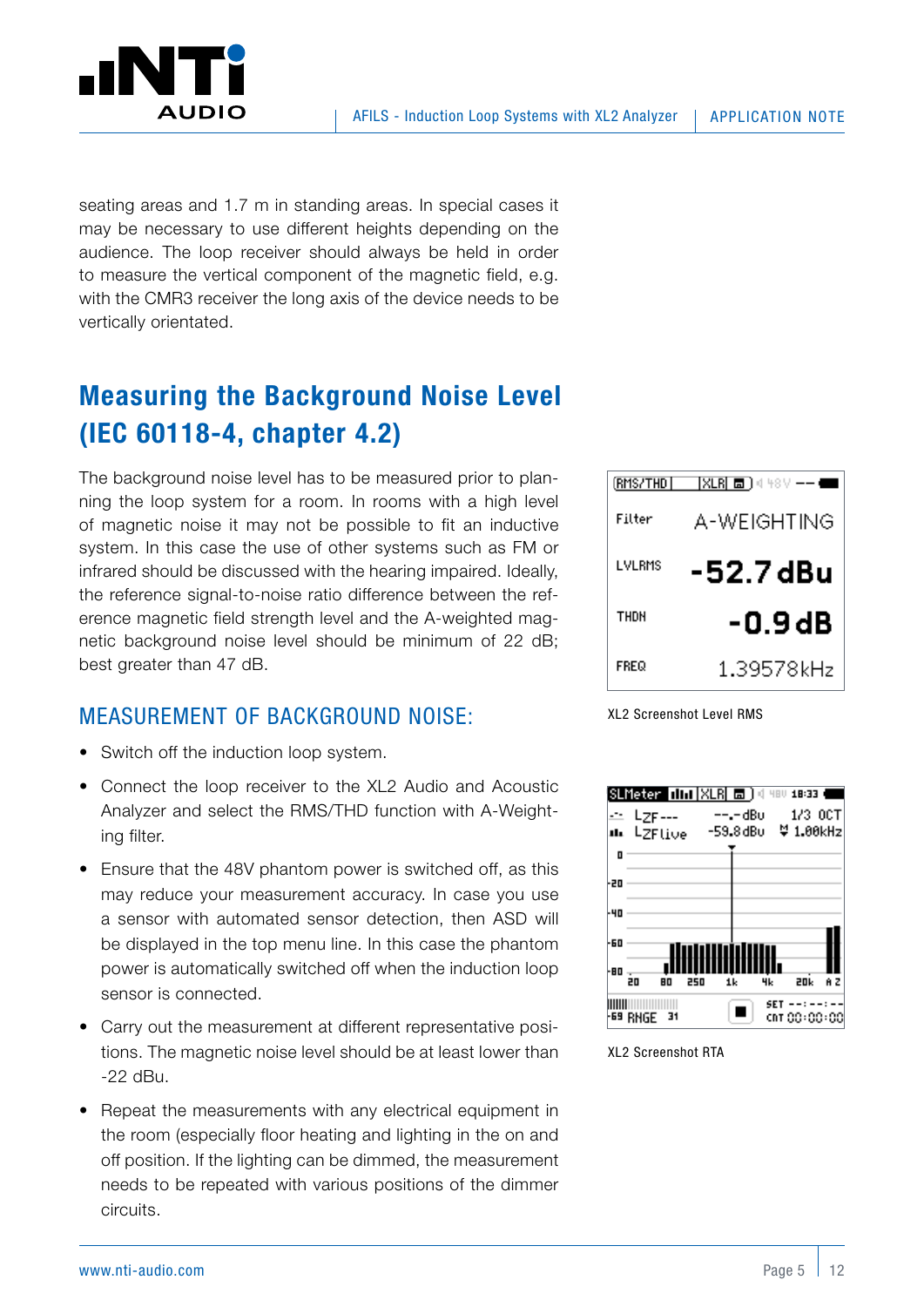<span id="page-5-0"></span>

#### VERIFICATION OF TONAL NOISE:

- Select the spectrum display in the SLMeter function.
- Select LZF filter weighting and the measurement unit dBu.
- Verify the magnetic noise spectrum. If the magnetic noise has significant undesirable tonal quality, then the magnetic noise level in the previous measurement should be at least lower than -47 dBu.
- Monitor the background noise by listening to the system with the inductive receiver.
- Store the measurement results for documentation.

### **Measuring the Maximum Field Strength and Amplitude Characteristic**

The relation between field strength and the system input voltage should be measured over the useful range (between the noise level and overload) for each of the amplifier inputs.

#### MEASUREMENT:

- Switch on the induction loop system and warm up the system for 5 minutes prior to taking the first measurements.
- Connect the Minirator to the inductive loop system and select a 1 kHz sine wave.
- The output level of the Minirator and the induction loop system settings should be adjusted in order to obtain the maximum output without distortion, e.g. 1 dB below the maximum specified value. The output of the induction loop system can be checked with the XL2 Scope function to ensure the measured induction signal is not distorted.
- Connect the loop receiver to the XL2 Audio and Acoustic Analyzer.
- Ensure that the 48V phantom power is switched off, as this may reduce your measurement accuracy. In case you use



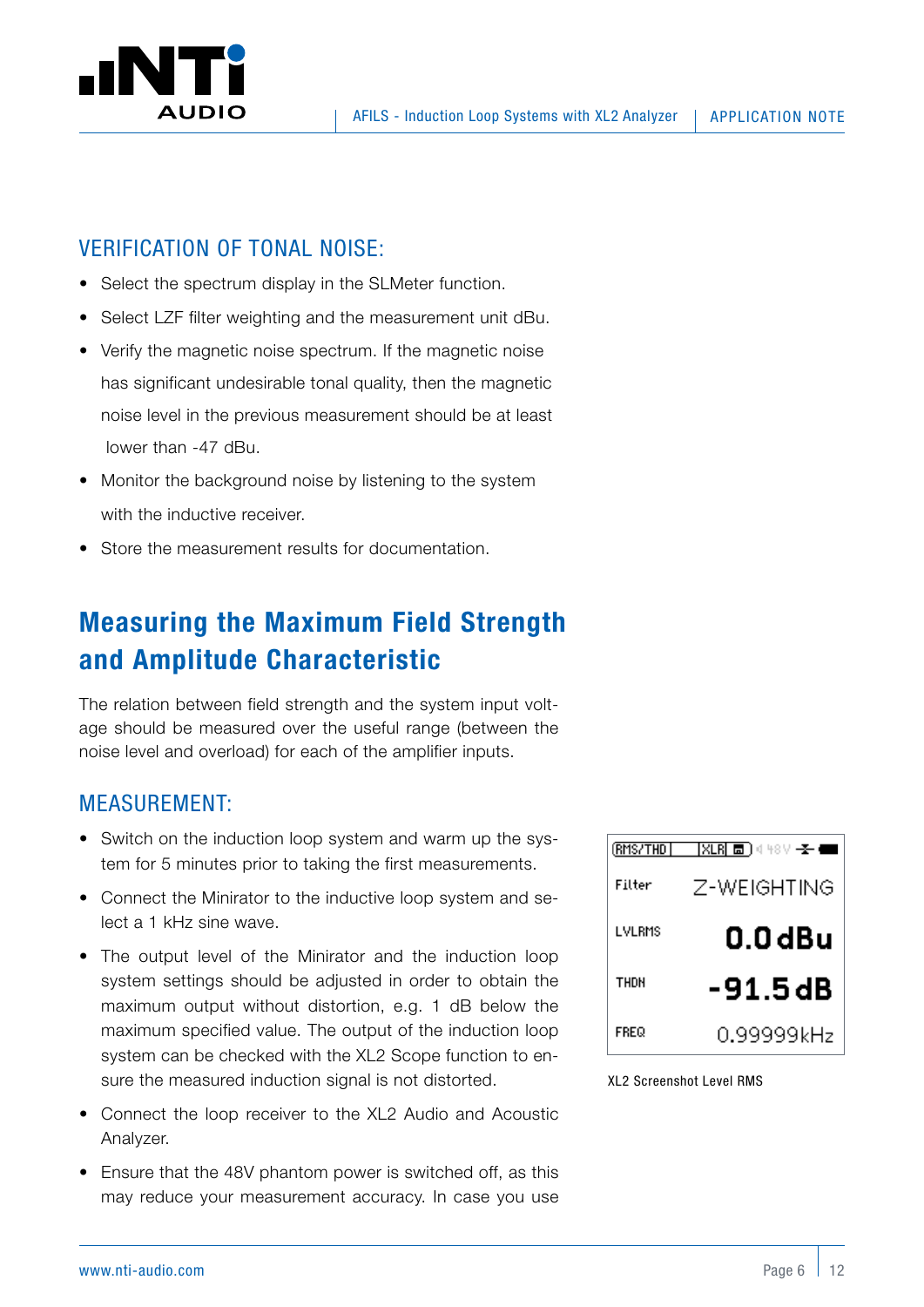<span id="page-6-0"></span>

a sensor with automated sensor detection, then ASD will be displayed in the top menu line. In this case the phantom power is automatically switched off when the induction loop sensor is connected.

- Select the RMS/THD function with Z-Weighting filter (=flat) and measure the field strength.
- Carry out the measurement at different representative positions, the maximum field strength should be 0 dBu  $(=$ 400mA/m) and should not vary by more than  $\pm 3$  dBu.
- Reduce the input level step by step and record the effects on the field strength at one typical location manually in a graph.
- Store the measurement results for documentation.



XL2 Set for induction loop measurements

#### APPLICATION HINTS:

If a high background noise level is detected it may interfere with the maximum field strength measurement. The high-pass filter HP400 can be switched on to reduce the effects of 50/60Hz mains background noise. This will not influence the readings at 1 kHz.

If there are any overheating problems with the induction loop amplifier this measurement should be completed rapidly and the maximum level measurement can be restricted to one position. Reduce the level e.g. by 6 dB, check the other positions and correct the results accordingly.

### **Checking the Noise Level with the Loop System**

Repeat the earlier background noise level measurement, this time with the induction loop system switched on.

#### MEASUREMENT:

- Set the volume controls to normal operation level. Any microphone inputs should be turned off.
- Connect the loop receiver to the XL2 Audio and Acoustic Analyzer
- Select the RMS/THD function with A-Weighting filter.
- Carry out the measurement at different representative positions. Any differences should be documented.
- The results should be the same or only very slightly higher (not more than 3 dBu) than the measurements made with



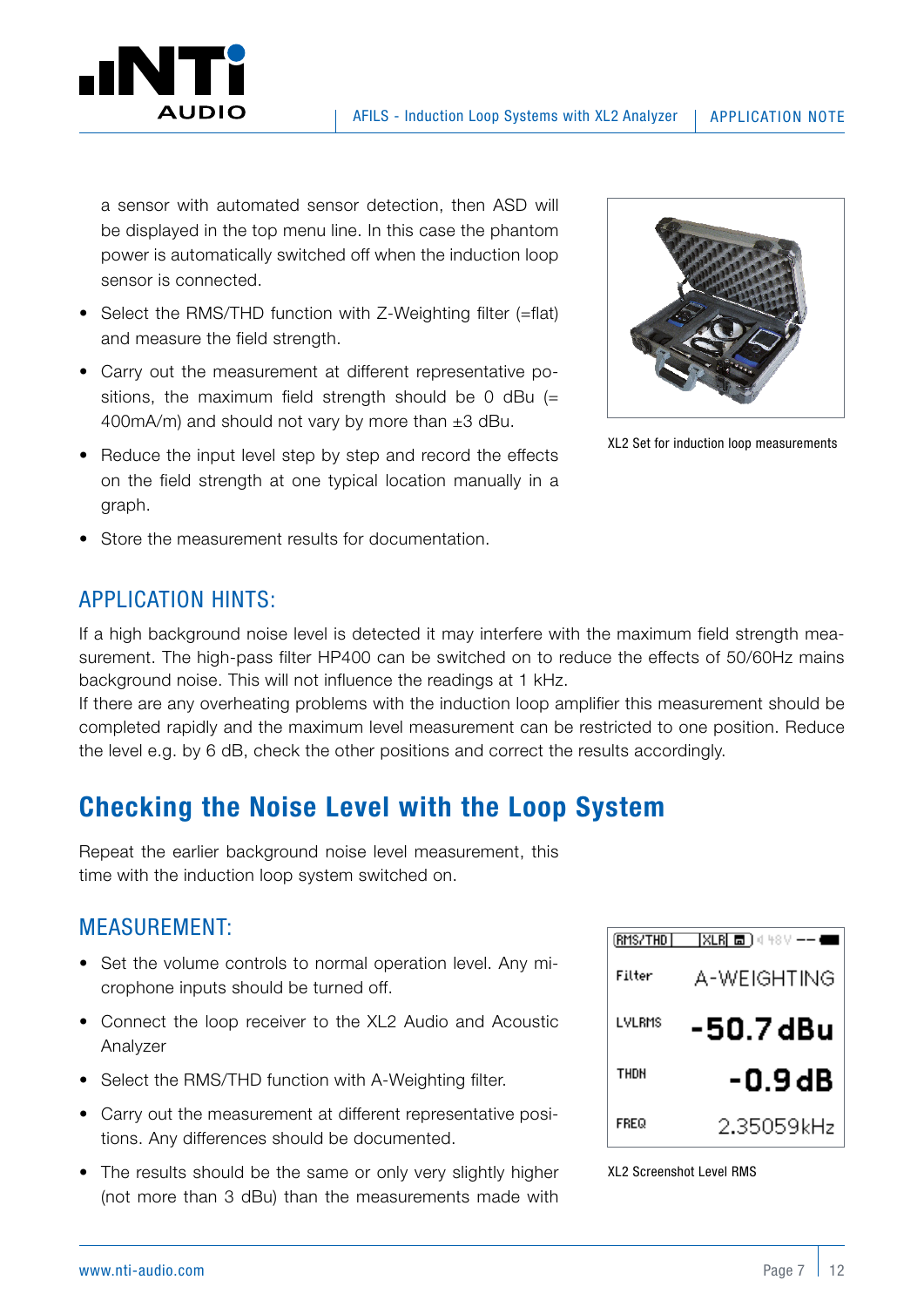<span id="page-7-0"></span>

the induction loop system switched off.

• Store the measurement results for documentation.

## **Measuring the Frequency Response (IEC 60118-4, chapter 6.6.3)**

- Connect the Minirator to the induction loop system and select the pink noise test signal. The level of the input signal should be set according to the recommended system manufacturer specifications for this measurement.
- Connect the loop receiver to the XL2 Audio and Acoustic Analyzer.
- Measure the LZeq parameter with the real time analyzer in the SLMeter menu.
- Obtain the average spectrum. The frequency response should be within +/- 3 dB when referenced to the level at 1 kHz over the frequency range 100 - 5000 Hz
- Carry out the measurement at different representative positions.
- Store the measurement results for documentation.

The Spectral Limits Option for the XL2 Analyzer defaults with a +/- 3 dB tolerance band, thus you receive an instant PASSED/ FAILED feedback during the verification of the magnetic spectrum throughout the room.

### **Checking Interference from other Loop Systems**

When two rooms which are physically close have inductive systems fitted it is possible that there will be interference between these systems. In such cases a specification is required for the maximum allowable crosstalk. This specification is not included in the standard but a maximum crosstalk between two systems of -40 dBu @ 1 kHz has been found to be acceptable. In critical cases, e.g. cinemas, -48 dBu is also acceptable.







XL2 Screenshot with  $+/-$  3dB tolerance



XL2 Screenshot RTA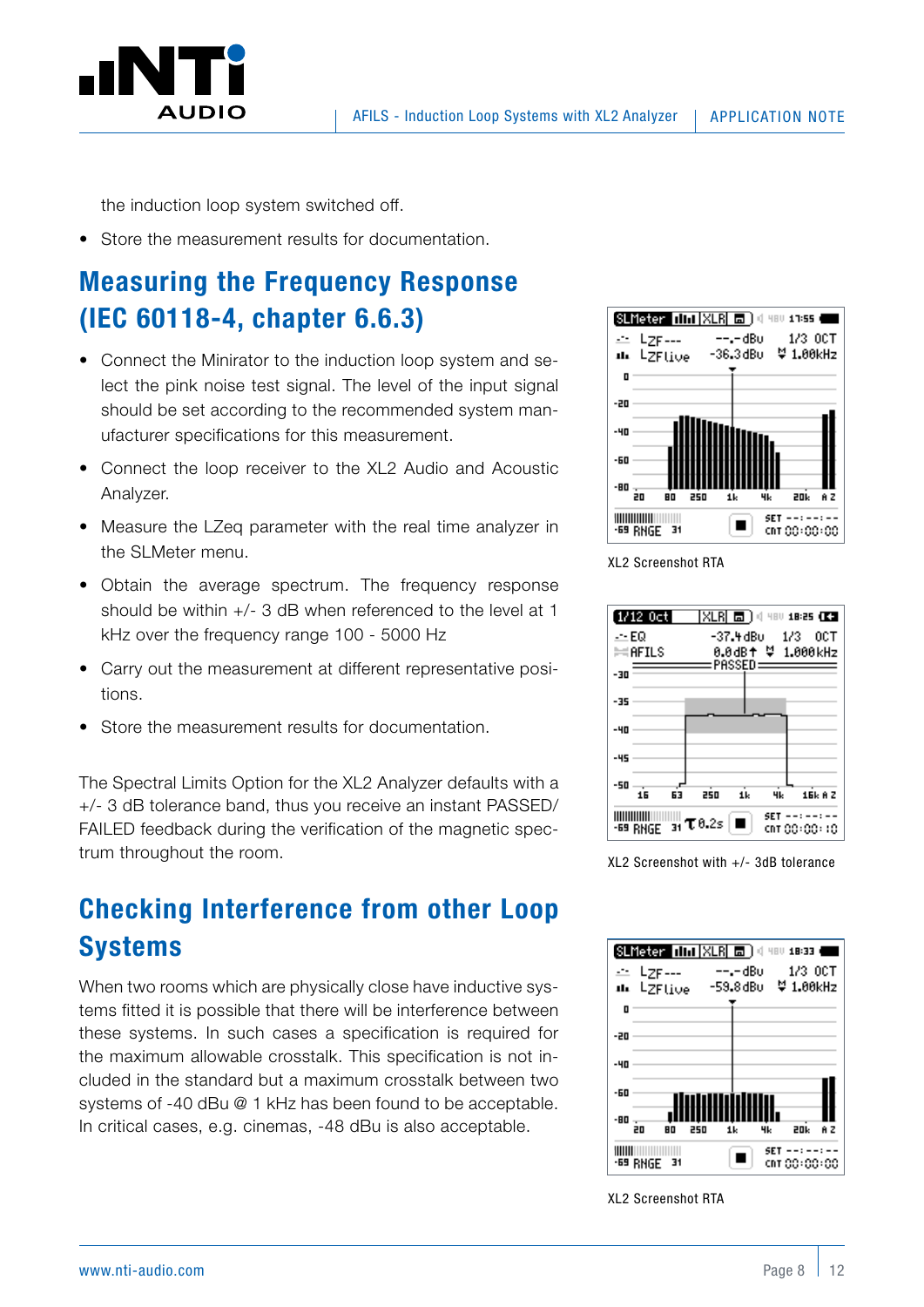<span id="page-8-0"></span>

#### APPLICATION NOTE

#### MEASUREMENT:

- Switch off the induction loop system.
- Switch on the loop systems in the rooms which may interfere and adjust these systems to obtain the maximum field strength.
- Measure the level of the 1/3rd octave band at 1 kHz with the XL2 Audio and Acoustic Analyzer in the actual room under test.
- Select the spectrum display in the SLMeter function.
- Select LZF filter weighting and the measurement unit dBu.
- Carry out the measurement at different representative positions especially near the wall separating the areas. Any differences should be documented. The maximum crosstalk between two systems should be -40dBu.
- Store the measurement results for documentation.

### **System Check**

For the system check a small number of hearing-aid users should be available. It is important to check these hearing aid users for correct operation of their hearing aids, and to ensure that they actually understand what they are supposed to be listening to. The system check should include a test with the sound sources (talker, etc.) in their normal positions with respect to the system microphone(s) and with any other sources, such as a CD player.

#### MEASUREMENT:

- Connect the loop receiver to the XL2 Audio and Acoustic Analyzer and measure the level in the RMS/THD menu with Z-weighting.
- The maximum measured field strength should be 400 mA/m. Thus the level should be a maximum 0 dBu.
- Check the subjective level as perceived by the hearing aid users with the induction loop system on. With the loudspeakers off the perceived level for the hearing aid users should be the same as for unaided speech at a distance of 1m.
- Store the measurement results for documentation.



XL2 Screenshot RTA

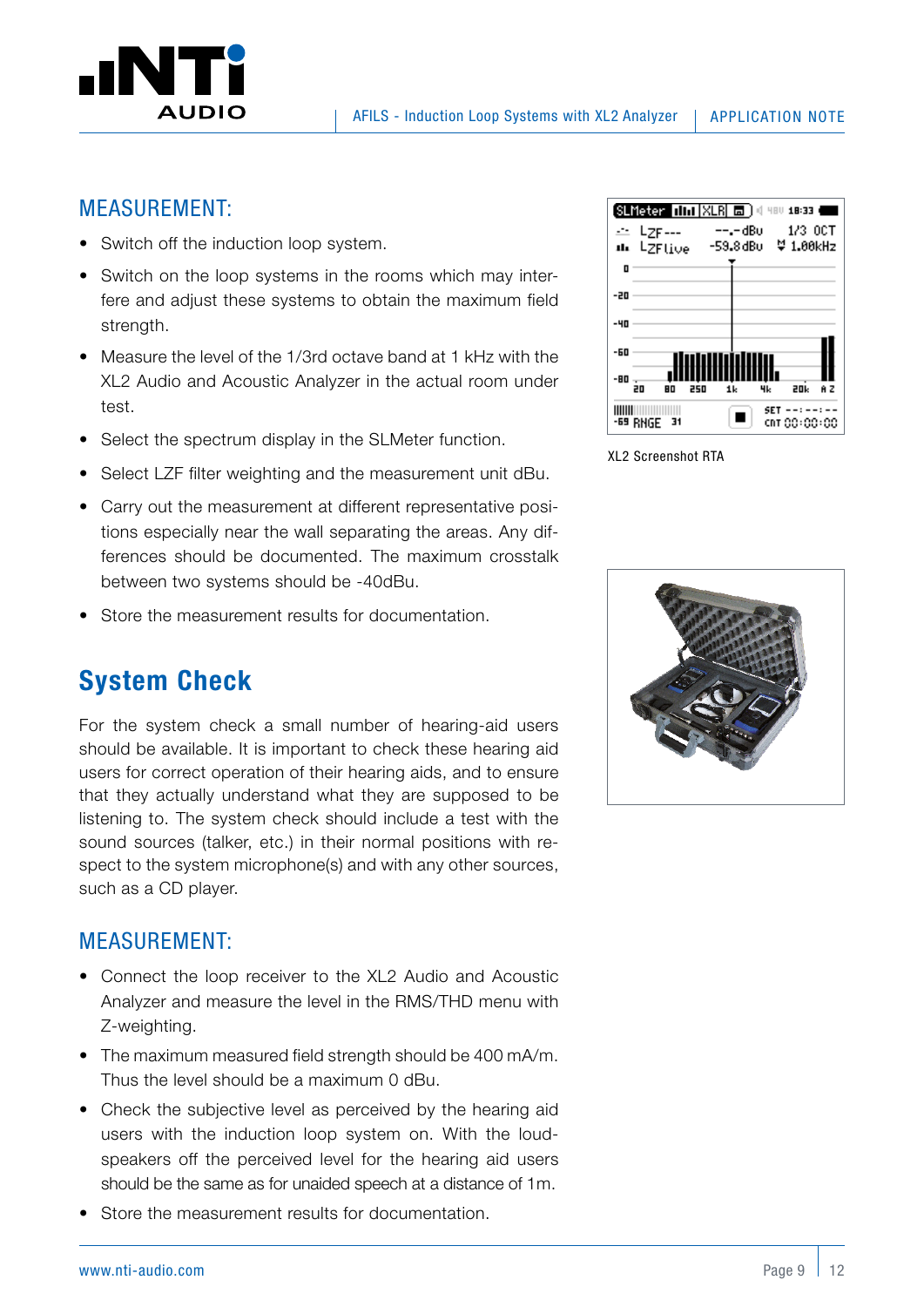<span id="page-9-0"></span>

## **Information and a List of Possible Problems**

The AFILS sign should be placed in a prominent position close to the entrance of the area where an induction loop is installed. The sign should be of sufficient size to be easily read and constructed of durable material. Please contact the local hearing organizations for the official sign in your country.

A plan indicating the specified magnetic field area should be placed beside the above sign or incorporated in it. The results should be analyzed and the areas where all the specifications are obtained should be marked on this plan. For small area induction loop systems e.g. window counters, a sign should be placed in a position prominent to where the hearing aid user is expected.

The following list includes some possible problems encountered when measuring induction loop systems. A possible source of the problem is given. This list does not cover all problems and their causes, just the most common ones.

This application note is written by Mr. David Ian Norman, member of IEC committee for the AFILS regulations, see [www.david-norman.ch.](http://www.david-norman.ch) Many thanks!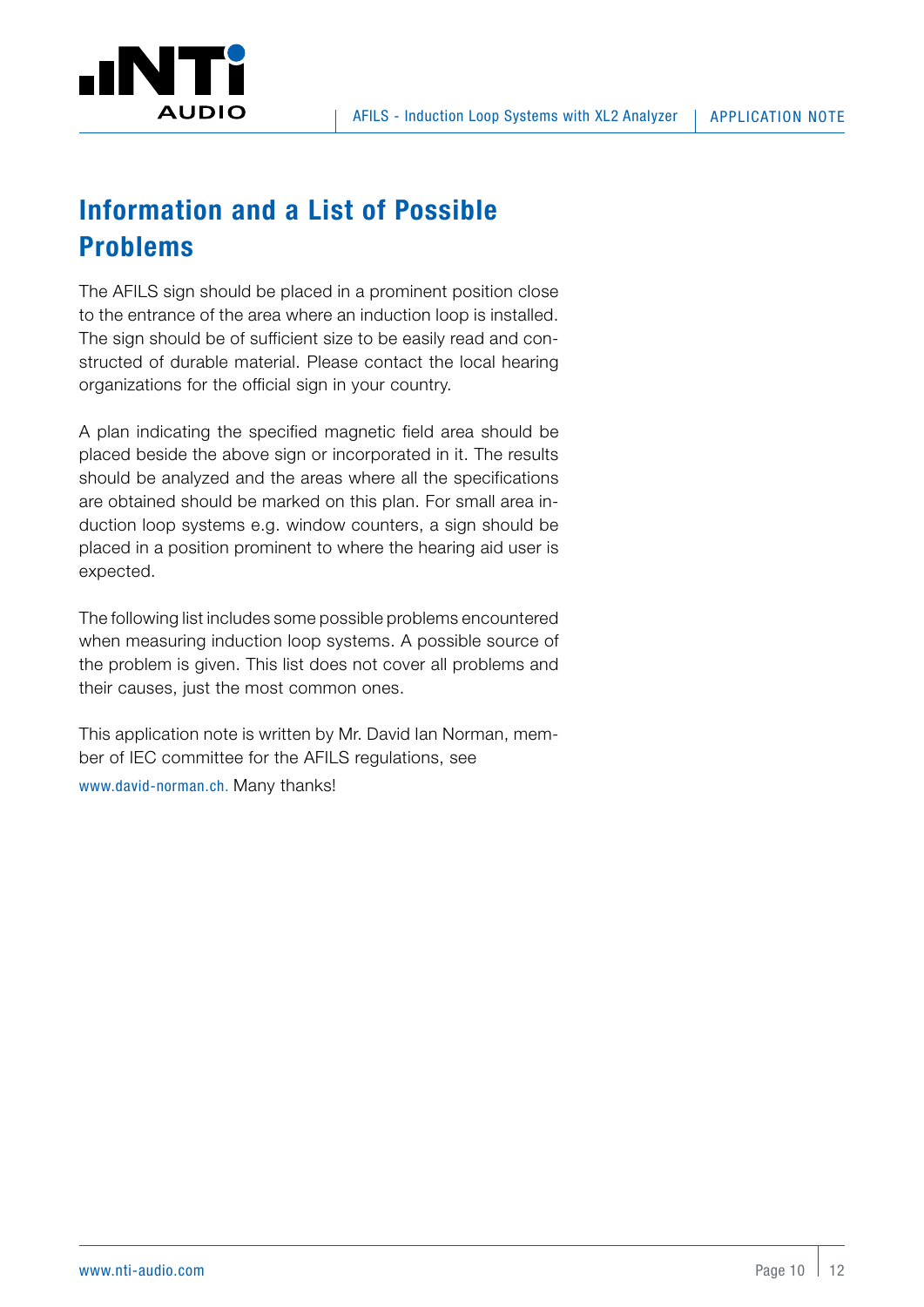

| Problem                                     | Possible cause                                                                            | Possible remedy                                                                                                                                                                              |  |  |
|---------------------------------------------|-------------------------------------------------------------------------------------------|----------------------------------------------------------------------------------------------------------------------------------------------------------------------------------------------|--|--|
| <b>Field Strength too low</b>               |                                                                                           |                                                                                                                                                                                              |  |  |
| In whole area                               | Incorrect amplifier used                                                                  | Change                                                                                                                                                                                       |  |  |
| In whole area                               | Loop positioned too high and<br>height correction factor not<br>taken into consideration. | Change loop position or am-<br>plifier                                                                                                                                                       |  |  |
| In loop center                              | Metal in structure.                                                                       | Use loop design that com-<br>pensates the metal loss.                                                                                                                                        |  |  |
|                                             |                                                                                           |                                                                                                                                                                                              |  |  |
| Field Strength too low in system check      |                                                                                           |                                                                                                                                                                                              |  |  |
| In whole area                               | AGC not present or incorrectly<br>set up                                                  | Check, re-adjust or replace                                                                                                                                                                  |  |  |
| In whole area                               | Level dependent on position<br>of volume control for the loud-<br>speaker system.         | Reconnect the induction loop<br>system to an output which is<br>independent of the volume<br>control.                                                                                        |  |  |
| Field strength irregular                    |                                                                                           |                                                                                                                                                                                              |  |  |
| Low field strength in loop cen-<br>ter      | Metal in structure.                                                                       | Use loop design that com-<br>pensates the metal loss.                                                                                                                                        |  |  |
| Low field strength in loop cen-<br>ter      | Loop too wide                                                                             | Maximum loop width for a<br>vertical of distance of 1.2 m<br>between loop height and re-<br>ceiver height (normal for seat-<br>ed audience with loop laid at<br>floor height) is about 15 m. |  |  |
|                                             |                                                                                           |                                                                                                                                                                                              |  |  |
| Poor frequency response                     |                                                                                           |                                                                                                                                                                                              |  |  |
| Loss of high frequencies                    | Use of a voltage drive amplifier<br>(possibly in conjunction with a<br>transformer).      | Replace with a modern cur-<br>rent drive amplifier.                                                                                                                                          |  |  |
| Irregular frequency response                | Equalizer used for the sound<br>system affecting the loop re-<br>sponse.                  | Connect loops drive amplifier<br>to a path with no equalizer.                                                                                                                                |  |  |
| Irregular frequency response                | Loop amplifier or electronics of<br>the sound system defect.                              | Check and replace if neces-<br>sary.                                                                                                                                                         |  |  |
| Loss of high frequencies in<br>loop center. | Metal in structure.                                                                       | Use a loop design that cor-<br>rectly compensates for the<br>metal loss in the structure.                                                                                                    |  |  |